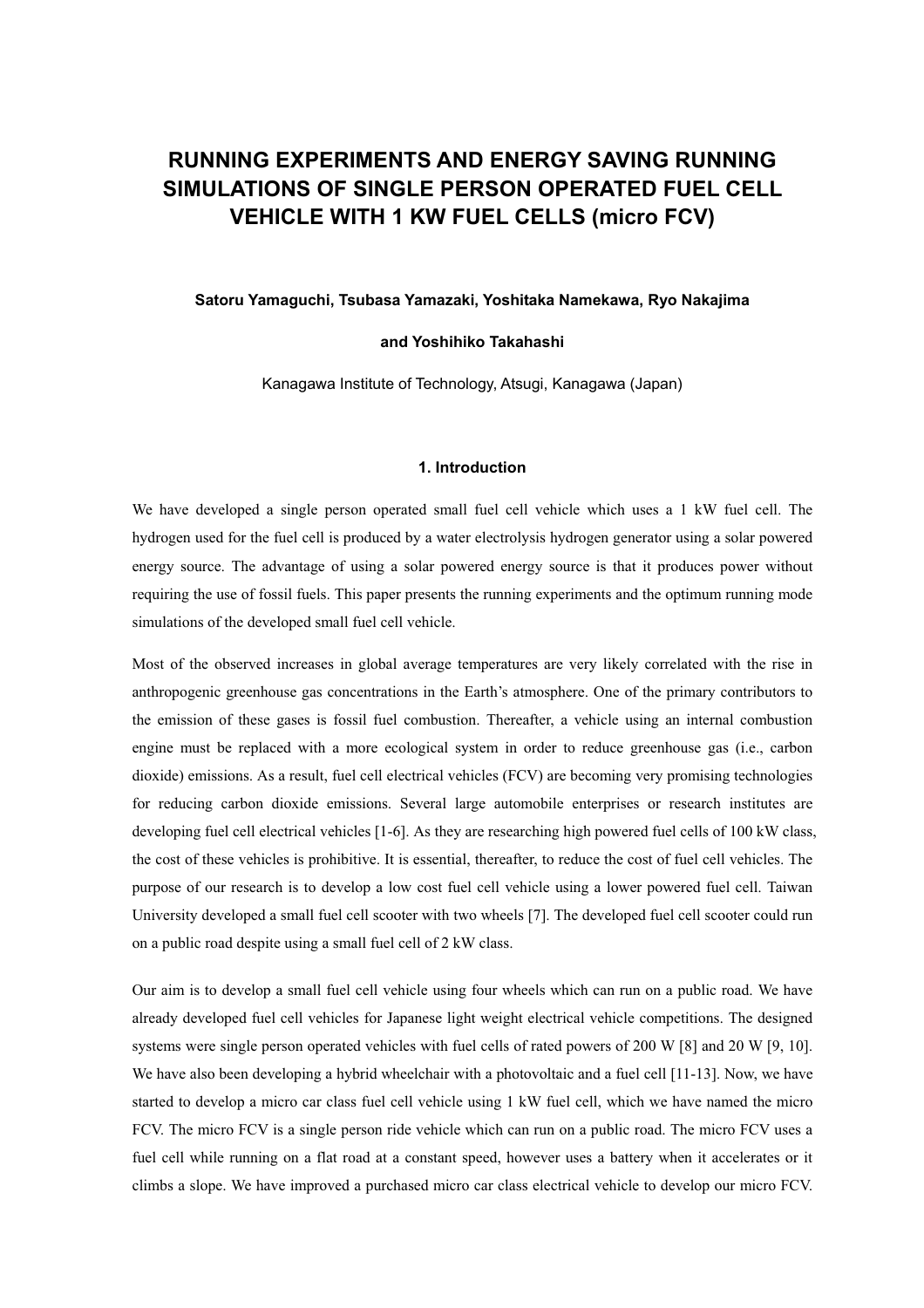This paper will explain the experimental results of the running tests. An optimum energy saving running scheme will be proposed, and the simulation results will be explained.

# **2. System Configuration of the Developed micro FCV**

Fig.1 is the photographs of the developed micro FCV. A Milieu R produced by the Takeoka Jidosha Kogei Corporation was purchased, and converted into a fuel cell electric vehicle. The Milieu R is a micro car class electric vehicle driven by a motor using below 0.6 kW. Fig.2 outlines the system configuration of the micro FCV. The micro FCV has a hybrid energy system using a battery and a fuel cell. The battery system is used when large power is required, for example during acceleration or climbing a slope. The fuel cell system is used when the required power is below 1 kW. Sensors I and II measure the voltage, current, temperature, and humidity of the fuel cell. These values are then indicated on an LCD display, for the driver to monitor them. Table 1 displays the main specifications of the developed micro FCV. The dimensions are 2150x1240x1325 mm, and weighs approximately 233 kg. The front and rear treads are 1085 mm and 1060 mm, and the wheelbase is 1480 mm. A 48 V 24 Ah lead acid battery system along with a 500 W DC brush motor is used. A 1 kW fuel cell and a 3 L 19.6 MPa hydrogen tank are also used.



**Fig. 1 Photographs of developed micro FCV** 



**Fig. 2 System configuration of developed micro FCV**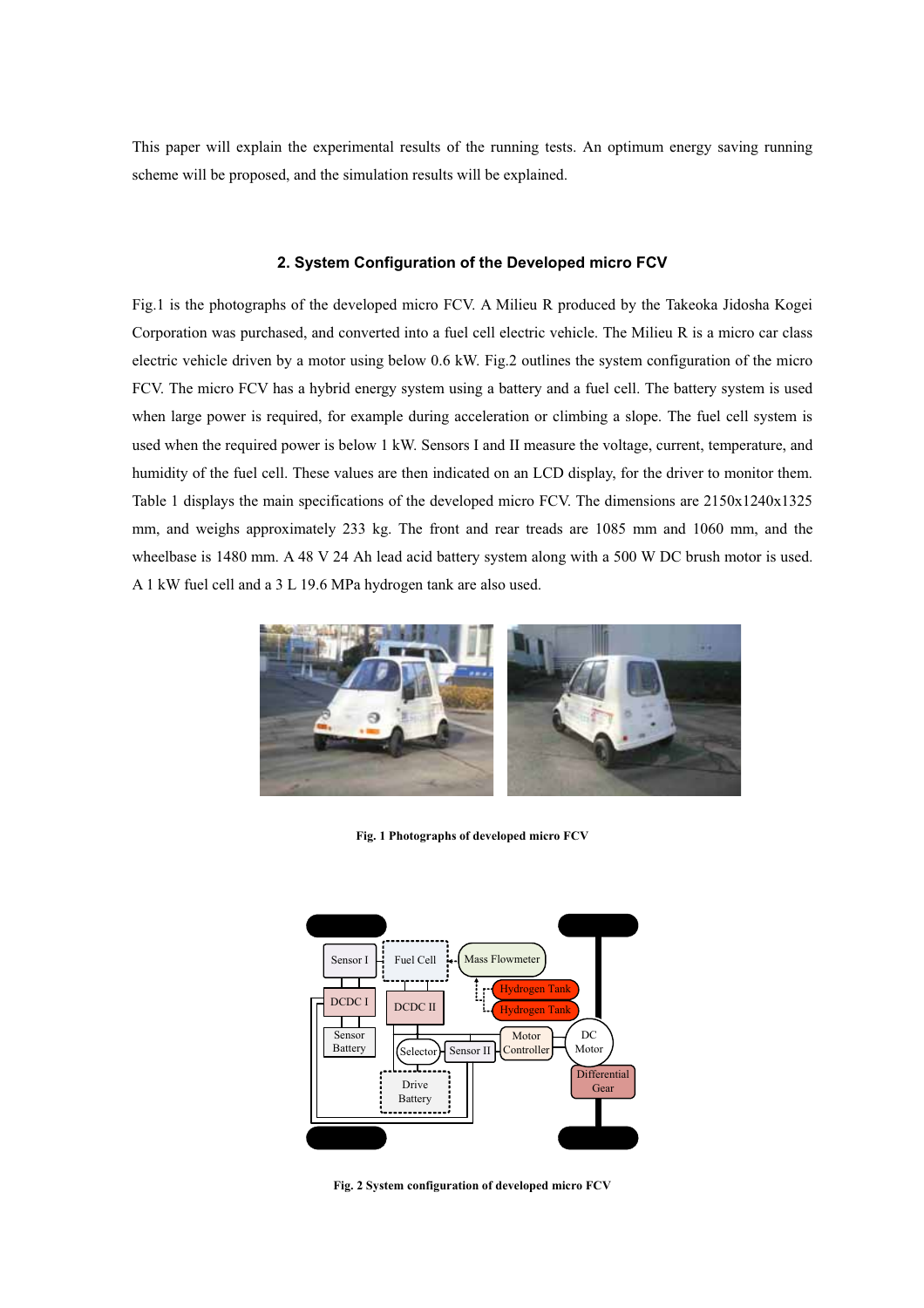#### **Table 1 Main specifications**

| Length×Width×Height [mm] | 2150×1240×1325      |                      |  |  |
|--------------------------|---------------------|----------------------|--|--|
| Tread [mm] Front/Rear    | 1085/1060           |                      |  |  |
| Wheelbase [mm]           | 1480                |                      |  |  |
| Net weight [kg]          | 233                 |                      |  |  |
| Fuel cell                | Type                | PEM                  |  |  |
|                          | Rated output [W]    | 1000                 |  |  |
| Drive battery            | Type                | Lead acid battery    |  |  |
|                          | Voltage [V]         | 48                   |  |  |
|                          | Capacity [Ah]       | 24                   |  |  |
| Sensor battery           | Type                | Lead acid battery    |  |  |
|                          | Voltage [V]         | 12                   |  |  |
|                          | Capacity [Ah]       | 3                    |  |  |
| Motor                    | Type                | DC brush moter       |  |  |
|                          | Rated output [W]    | 500                  |  |  |
| Max. Speed [km/h]        | 30                  |                      |  |  |
| body                     | <b>GFRP</b>         |                      |  |  |
| Hydrigen tank            | Max. Pressure [MPa] | 19.6                 |  |  |
|                          | Capacity [L]        |                      |  |  |
| Tire                     | Outer deameter [mm] | 352                  |  |  |
| <b>Brake</b>             | Front               | Hydraylic disc break |  |  |
|                          | Rear                | Hydraulic drum break |  |  |

#### **3. Outline of Running Tests**

We conducted six running tests to observe the performances of the micro FCV; (1) during the ecological running competition of JISFC (Japan Inter-College Solar & Fuel Cells Car Championship) in Akita, (2) electricity consumption at wheel idling, (3) flat road, (4) maximum velocity, (5) uphill, and (6) observing the relationship between velocity and motor voltage. This paper will describe the two experimental results of (3) flat road and (5) uphill.

Fig.3 shows the measured points used in the experiments where the voltage, current, and hydrogen flow rate are measured.



**Fig. 3 Measured points** 

# **4. Experimental Results of Flat Road Tests**

Experiments on the flat road tests were conducted. The relationships between electricity consumption and hydrogen flow rate at each velocity were obtained. The vehicle velocity was calculated by the measured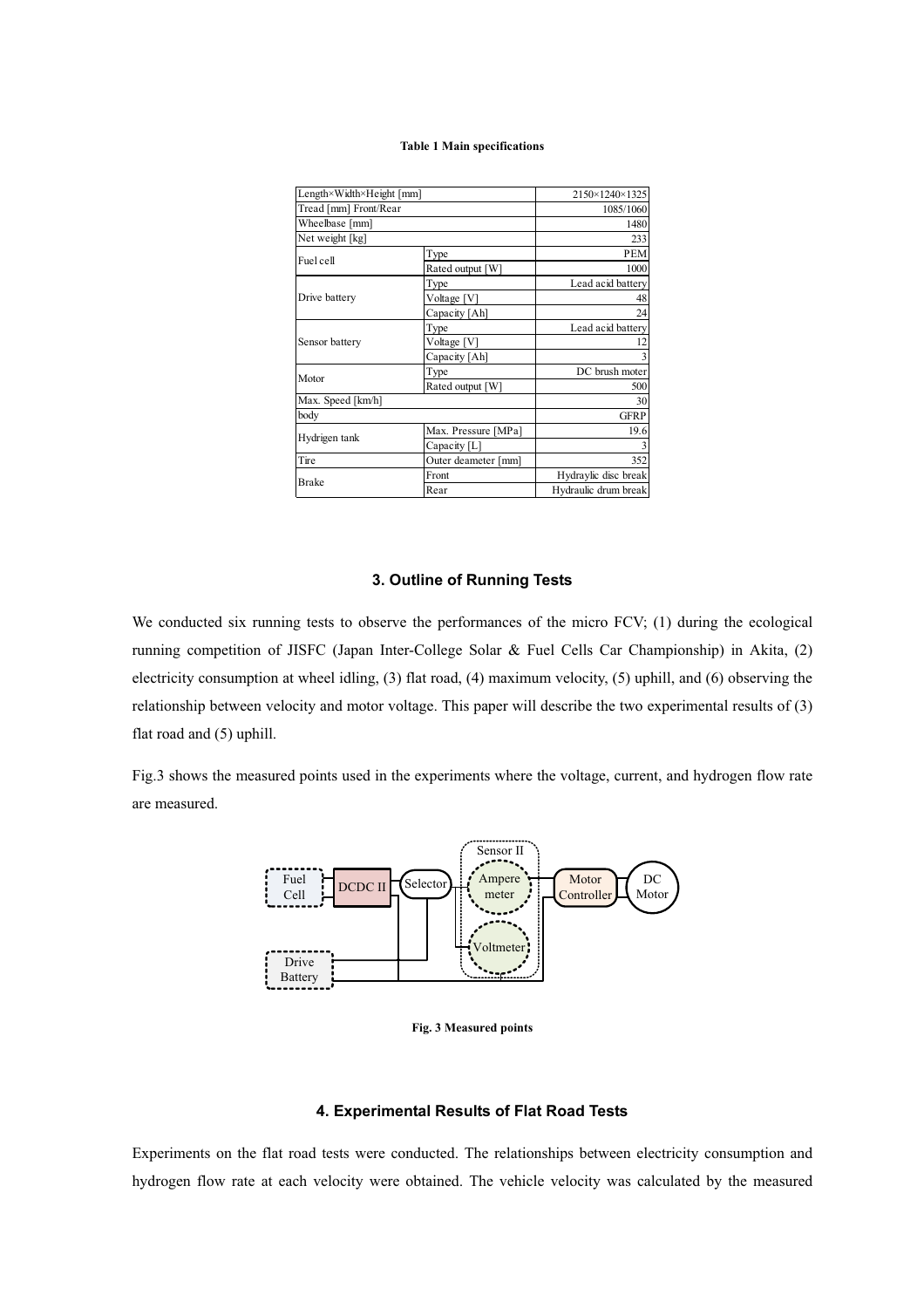running time. Fig.4 is a photo of the running test course used in our experiments, where the total distance from start point to goal point is 390 m. The running experiments were conducted twice.

The experiments were carried out based on the on-board speedometer. Velocities of 5, 10, 15, 20, 25 and 30 km/h were examined. The vehicle ran at constant speed from the starting point to the goal point. The fuel cell was used at the speeds up to 25 km/h, however the battery was used at 30 km/h due to the higher power requirement. Each data was measured at 1 second samples. A data logger recorded the experimental results. Electricity consumption is calculated using  $P=IV$ , where P is the electricity consumption [W], I is the current [A], and V is the voltage [V].

Fig.5 gives an example of the relationship between electricity consumption and the hydrogen flow rate at 21 km/h. Table 2 shows the practical velocity which was obtained using the running distance and time. Figs. 6 and 7 show the relationships between time, electricity consumption and hydrogen flow rate at each velocity. Electricity consumption at velocities 5 km/h and 7 km/h was at approximately the same value of 250 W. Hydrogen flow rate increased when vehicle velocity increased. The hydrogen flow rate at 21 km/h was 12 L/min. Fig.8 shows the relationship between the electricity consumption and the hydrogen flow rate comparing the catalogue values and the electrical load tests. The hydrogen flow rate is proportional to the square of electricity consumption. The measured hydrogen flow rate is higher than the catalogue values. The inclinations are approximately the same. Fig.9 shows the averaged electrical consumption and Fig.10 shows the averaged hydrogen flow rate during the experimental run (see Figs. 6 and 7).

Electricity consumption is above the desired amount at each velocity. Lower electricity consumption is necessary in order to decrease the hydrogen flow rate. Adaptations of a direct drive motor and low rolling resistance tires will be addressed in future designs. A lighter weight vehicle design is also expected to decrease the electricity consumption.

The inconsistency between the practical velocity and the on-board speedometer ranged 10-30 %. We believe this deviation is due to the difference in the outer diameters of the tires used in this experiment and the original tires of the purchased Milieu R.



**Fig. 4 Running test course**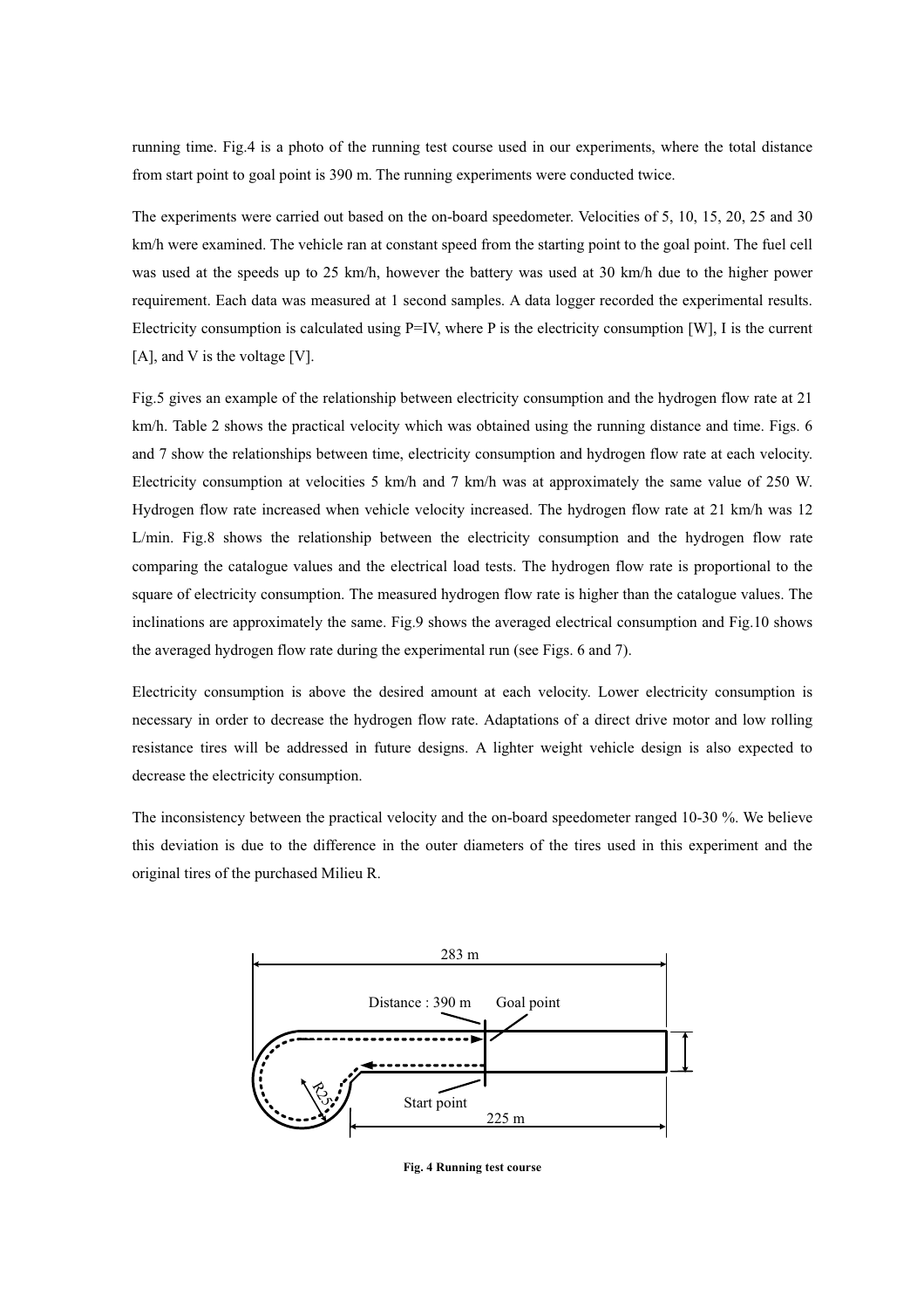**Table 2 Practical velocity** 

| On board velocity [km/h]  |     | 10                       |                 | 20 | 25 | 30 |
|---------------------------|-----|--------------------------|-----------------|----|----|----|
| $1st$ LAP $[sec]$         | 268 | 188                      | 10 <sup>1</sup> | 75 | 64 |    |
| 2nd Lap [sec]             | 248 | 188                      | 112             | 85 | 69 |    |
| Average [sec]             | 258 | 188                      |                 | 80 | O  |    |
| Practical velocity [km/h] |     | $\overline{\phantom{0}}$ | 13              | 18 | 21 | 25 |



**Fig. 5 Relations between electricity consumption, voltage and current at 21 km/h** 



**Fig. 6 Experimental results of electricity consumption**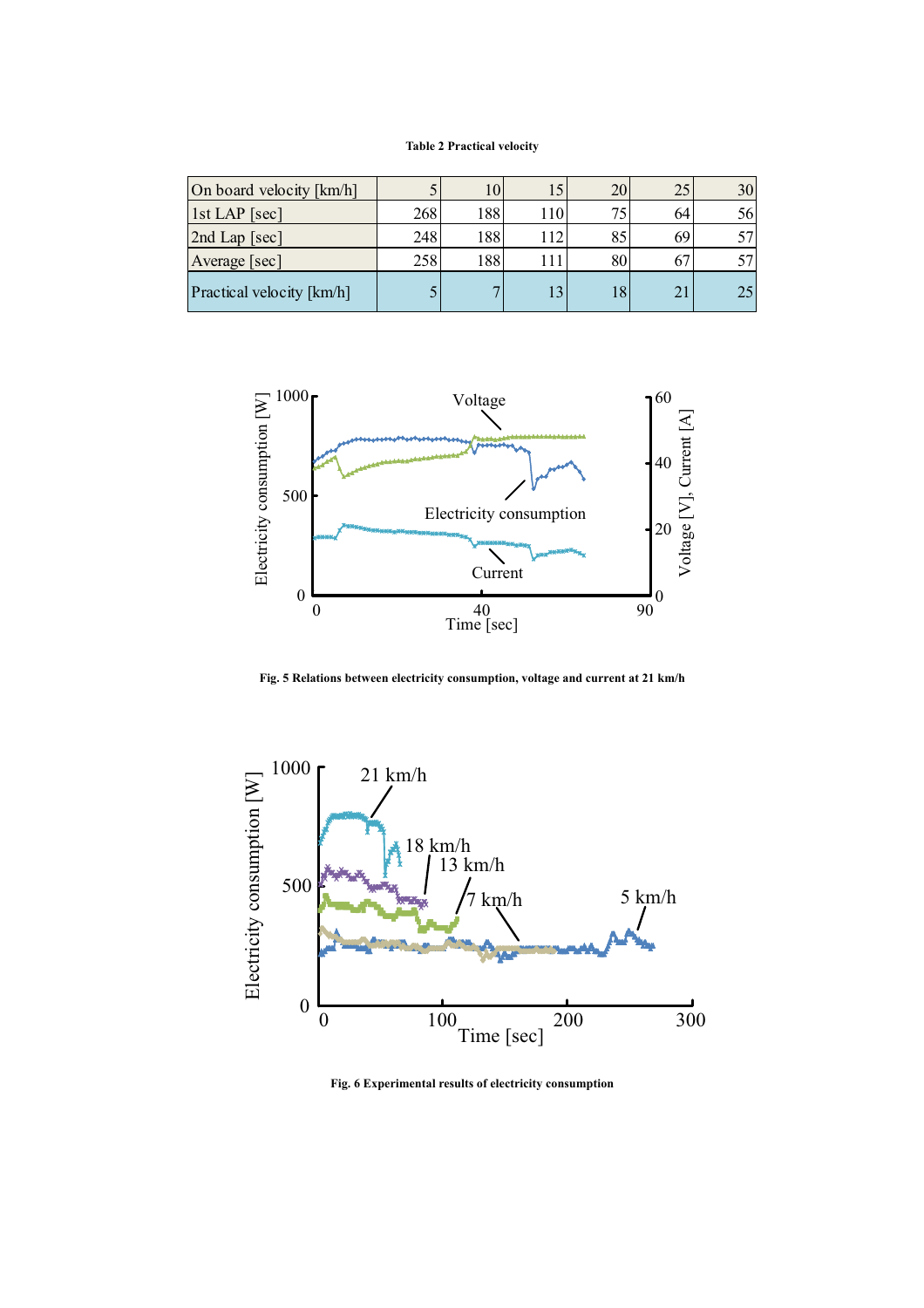

**Fig. 7 Experimental results of hydrogen flow rate** 



**Fig. 8 Relations between electricity consumption and hydrogen flow rate** 



**Fig. 9 Averaged electricity consumption**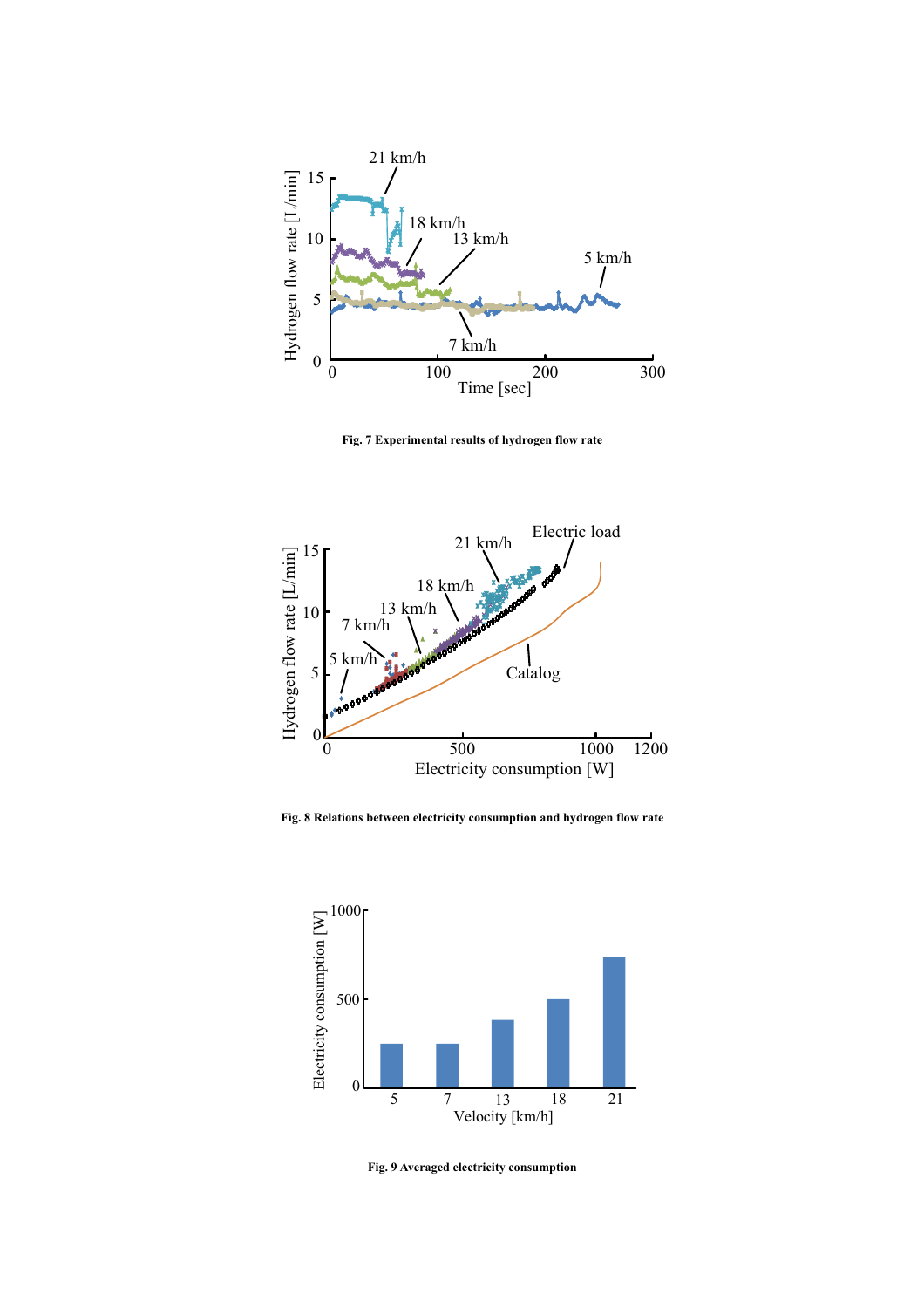

**Fig. 10 Averaged hydrogen flow rate** 

#### **5. Experimental Results of Uphill Running Tests**

Uphill running tests were conducted. The performance during slope climbing is essential to determining vehicle performance. The relationship between electricity consumption and hydrogen flow rate at uphill was obtained.

Fig.11 provides the specifications of the experimental uphill course. The slope gradient and the slope angle are obtained using the height [m] and the base distance of the sloping road [m]. The calculated gradients were 5% and 6%. The experiments were conducted 3 times at the 5% gradient slope at the velocities of 10, 15, and 20 km/h according to the on board speedometer. The experiments on the 6% gradient slope were conducted once. Both tests were conducted using the battery system.

Fig.12 shows the experimental results of the electricity consumption where the experiments were tried three times. The slope gradient was 5% and the velocity was 7 km/h. Fig.13 displays the experimental results of the electricity consumption where the three velocities of 7 km/h, 13 km/h, and 18 km/h were tried. The slope gradient was 6% and the velocity was 7 km/h. Fig.14 displays the averaged electricity consumptions at the gradient of 5%. The experimental results of the electricity consumption values were 1200 W at 7 km/h, 1800 W at 13 km/h, and 2000 W at 18 km/h. Fig.15 displays the averaged electricity consumptions at the gradient of 6%. The experimental results of the electricity consumption values were 1900 W at 7 km/h, 2000W at 13 km/h, and 2200 W at 18 km/h. We confirmed that the developed micro FCV with a 500 W DC motor was able to climb a slope at the gradients of 5% and 6%.

Climbing resistance is considered when running on a sloped road. Climbing resistance is calculated using the total mass [kg], the acceleration of gravity  $[m/s^2]$ , and the slope gradient. Electricity consumption of the climbing resistance was calculated at approximately 280 W using the calculated velocity [km/h]. The experimental conditions were  $V = 7$  km/h, m = 285 kg, g = 9.81 m/s<sup>2</sup>, and gradient = 5%. In addition to the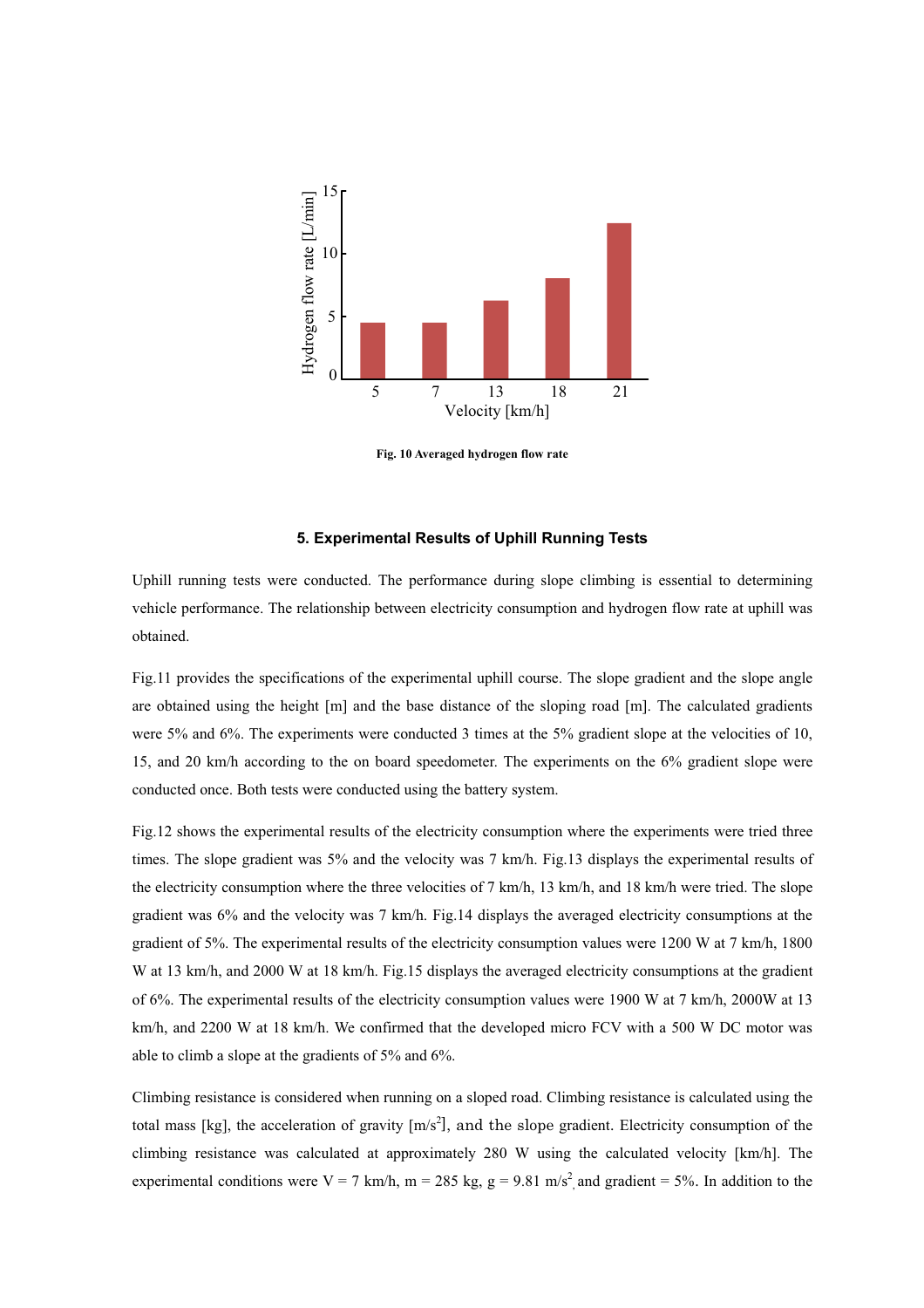electricity consumption of 250 W (the electricity consumption of the flat road at 7 km/h), calculated electricity consumption is 530 W. However, the experimental results of the practical electricity consumption were observed at 1200 W as shown in Fig. 13. We believe that the difference is the result of gear box inefficiency.



**Fig. 11 Course of sloping road** 



**Fig. 12 Electricity consumption at gradient of 5% at 10 km/h** 



**Fig. 13 Electricity consumption at gradient of 6%**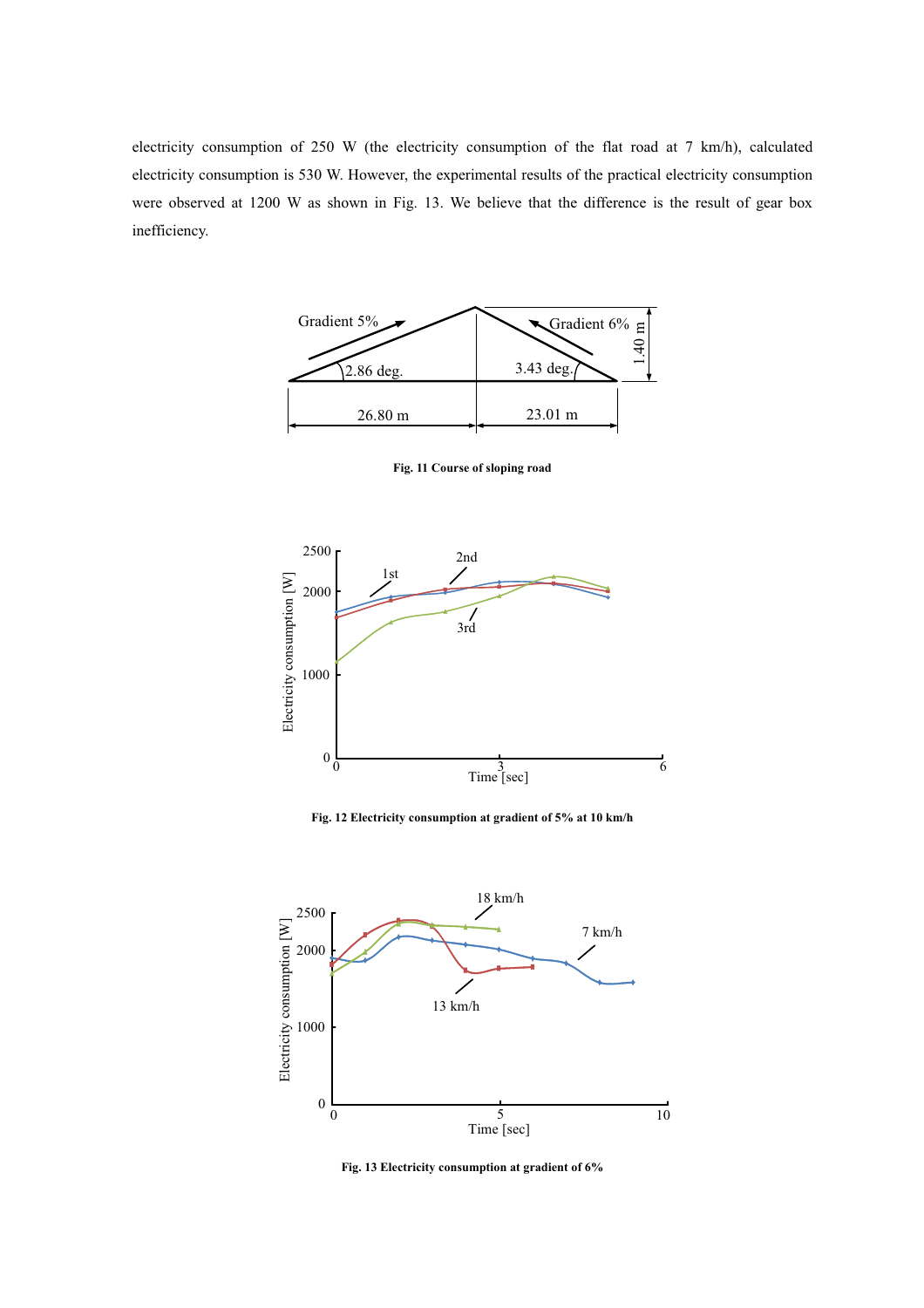

**Fig. 14 Averaged electricity consumption at gradient 5%** 



**Fig. 15 Averaged electricity consumption at gradient of 6%** 

# **6. Optimum Energy Saving Running Scheme**

Simulations of cruising distance based on results of the running tests on flat road were conducted. Two 3 L 19.6 MPa hydrogen tanks were used. First, the hydrogen capacity per one tank is calculated. Next, the hydrogen flow rate at each velocity is obtained. Fig.16 explains the relationship between the hydrogen flow rate and the velocity. The simulations are based on the experimental results of the averaged hydrogen flow rate on the flat road. The initial value with no load was 1.6 L/min. Running time and the cruising distance are calculated. The maximum cruising distance is the highest point on the cruising distance curve. Fig.17 explains the simulation results. The highest efficiency point of the developed micro FCV is 15 km/h, therefore the cruising distance is 37.0 km, the hydrogen flow rate is 7.8 L/min, and the running duration is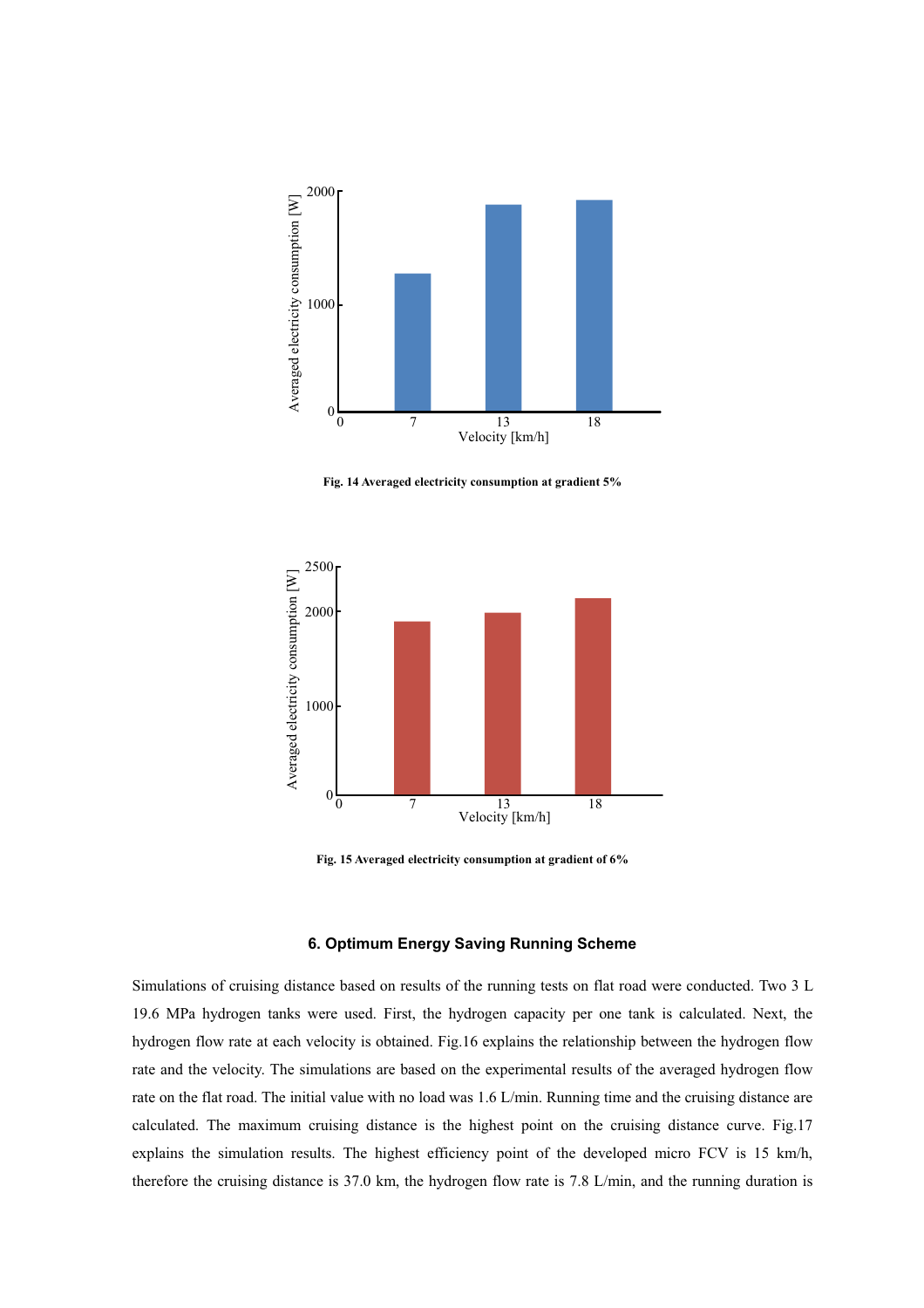148 minutes. We have confirmed that the proposed scheme is able to approximate the optimum running pattern.



**Fig. 16 Relations between hydrogen flow rate and velocity** 



**Fig. 17 Simulation results of cruising distance** 

### **7. Conclusions**

The following were confirmed by the experimental results. Electricity consumption on the flat test course at 21 km/h was approximately 800 W. Electricity consumption is proportional to the square of hydrogen flow rate. Electricity consumption on a 6% slope was 2000 W at 18 km/h. The practical electricity consumption was larger than the calculated ideal electricity consumption. We believe that the difference is the result of gear box inefficiency. A simulation scheme of the cruising distance was proposed. Lower electricity consumption and higher cruising velocity must be addressed in future research.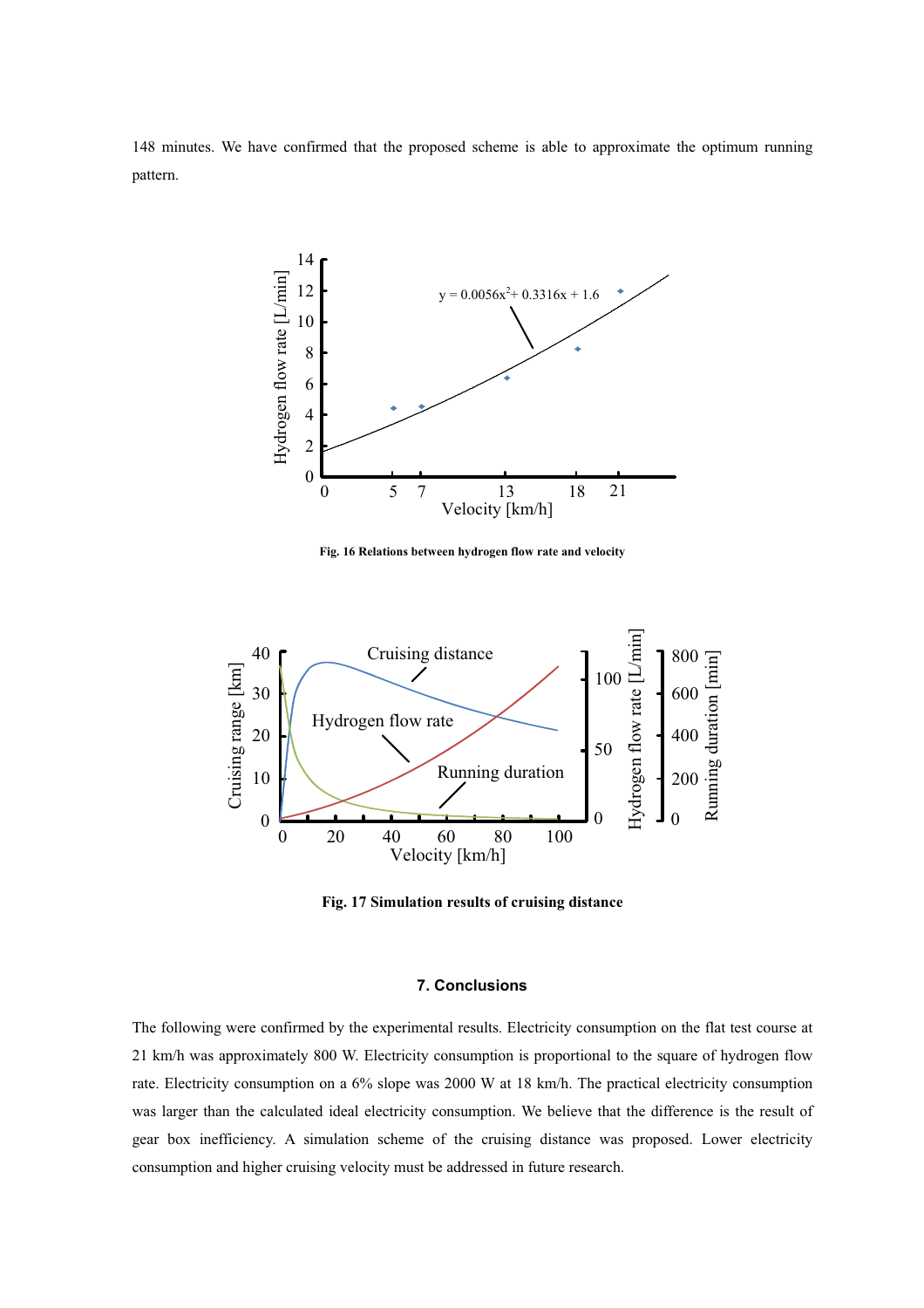### **9. Acknowledgement**

The authors acknowledge the support from the High-Tech Research Center Project for Private Universities through a matching fund subsidy from MEXT (Ministry of Education, Culture Sports, Science and Technology, Japan).

#### **REFERENCES**

[1] Kotz, R., Muller, S., Bartschi, M., Schnyder, B., Dietrich, P., N.Buchi, F., Tsukada, A., G.Scherer, G., Rodatz, P., Garcia, O., Barrade, P., Hermann, V., Gallay, R., 2001. Supercapacitors for peak-power demand in fuel-cell-driven cars, Electrochemical Society Proceedings, Vol.2001-21, pp.564-575

[2] Rodatz, P., Garcia, O., Guzzella, L., Buchi, F., Bartschi, M., Tsukada, A., Dietrich, P., Kotz, R., Scherer, G., Wokaun, A., 2001. Performance and operation characteristics of a hybrid vehicle powered by fuel cells and supercapacitors, Soc. of Automotive Eng. 2003 Congress, SAE Paper 2003-01-0418, pp.1-12

[3] Tabo, E., kuzuoka, N., Takada, M., and Yoshida, H., 2004. Fuel cell vehicle technology trends and MMC initiatives, Mitsubishi Motors Technical Review, No.16, pp.51-55

[4] Okabe, M., Nakazawa, K., Taruya, K., Handa, K., 2008. Verification test of solar-powered hydrogen station (SHS) with photovoltaic modules, Honda R&D Technical Review, Vol.20, No.1, pp.67-73

[5] Emadi, A., Rajashekara, K., S.Williamson, S., and M.Lukic, S. 2005. Topological Overview of Hybrid Electric and Fuel Cell Vehicular Power System Architectures and Configurations, IEEE Trans. On Vehicular Technology, vol.54, no.3, pp.763-770

[6] C.Chan, C., 2007. The State of the Art of Electric, Hybrid, and Fuel Cell Vehicles, Proc. of IEEE, pp.704-718

[7] H.Cheng, J., Y.Yu, C., and Hsu, V., 2009. Energy Management Algorithm for a Hybrid Fuel Cells Scooter, Int. IEEE Vehicle Power and Propulsion Conf., pp.370-375

[8] Takahashi,Y., 2009. Ultra Light Weight Fuel Cell Electrical Vehicle (UL-FCV), IEEE Int. Symposium on Industrial Electronics, pp.189-194

[9] Takahashi, Y., 2009. Environmental System Education using Small Fuel Cell Electrical Vehicle, J. of Fuel Cell Technology, vol.9, no.1, pp.128-131 (in Japanese)

[10] Takahashi, Y., and Nishimura, I., 2010. Economic Running Competition of Single Person Operated Ultra Small Fuel Cell Electrical Vehicle with 20 W Fuel Cell (Pico FCV), J. of Fuel Cell Technology, vol.10, no.2, pp.113-121 (in Japanese)